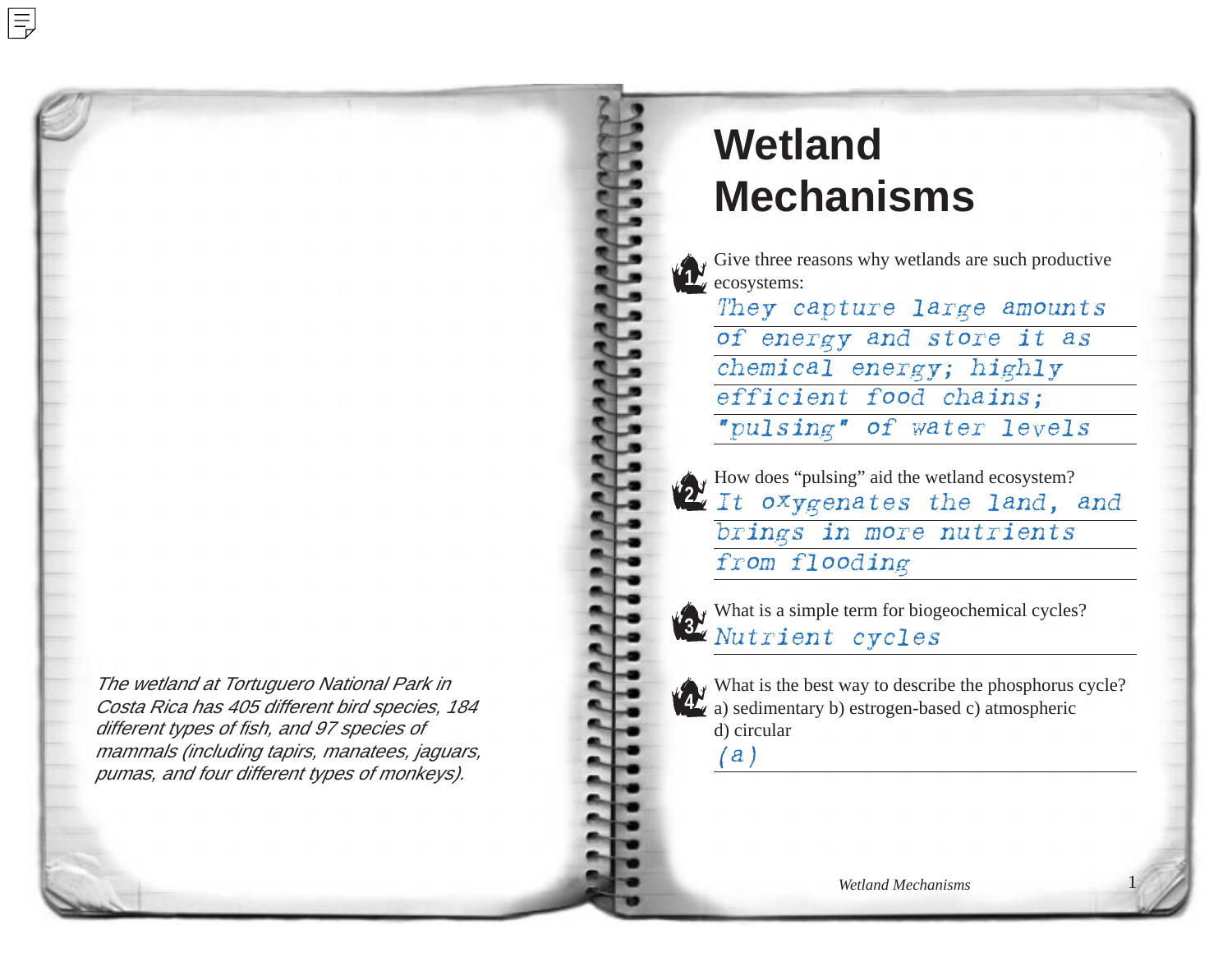How does Carbon Dioxide  $(CO_2)$  get into the **5**<sup>*z*</sup> atmosphere? *Hint: there are four processes.* Combustion, volcanic action, respiration, diffusion

 $\mathbb{N}$  What processes move carbon between organisms? Consumption **6** Decomposition

 $\vee$  What cycles in a wetland's hydrologic cycle? a) electricity b) water soluble nutrients c) water **7** d) theorems e) air  $\vert c \rangle$ 

What does transpiration do? Why is it important? It moves water from plants **8** to atmosphere; helps plants control their temperature

Why are bacteria important to the nitrogen cycle? They convert  $N_{_2}$  from the air into  $NO<sub>3</sub>$ , which plants and animals can use

Vast mangrove swamps have been planted throughout East Asia to help protect coastlines from tropical storms.

**9**



Complete the chart below, filling in the blanks to show 10<sup>*m*</sup> what process moves nitrogen from the organism or element on the left to the organism or element on the right:

| Nitrogen<br>Moves From | <b>Through</b><br><b>What Process</b> | T <sub>O</sub> |
|------------------------|---------------------------------------|----------------|
| animal                 | metabolism                            | soil           |
| animal                 | decomposition                         | fungi          |
| soil                   | consumption                           | plant          |
| fungi                  | decomposition                         | soil           |
| soil<br>water          | denitrification                       | atmosphere     |
| atmosphere             | <u>nitrogen</u><br>fixation           | soil           |
| plant                  | consumption                           | animal         |
| plant                  | decomposition                         | fung           |

Tests at nuclear weapons plants indicate that peat moss may filter radionuclides from contaminated water.

*Wetland Mechanisms*